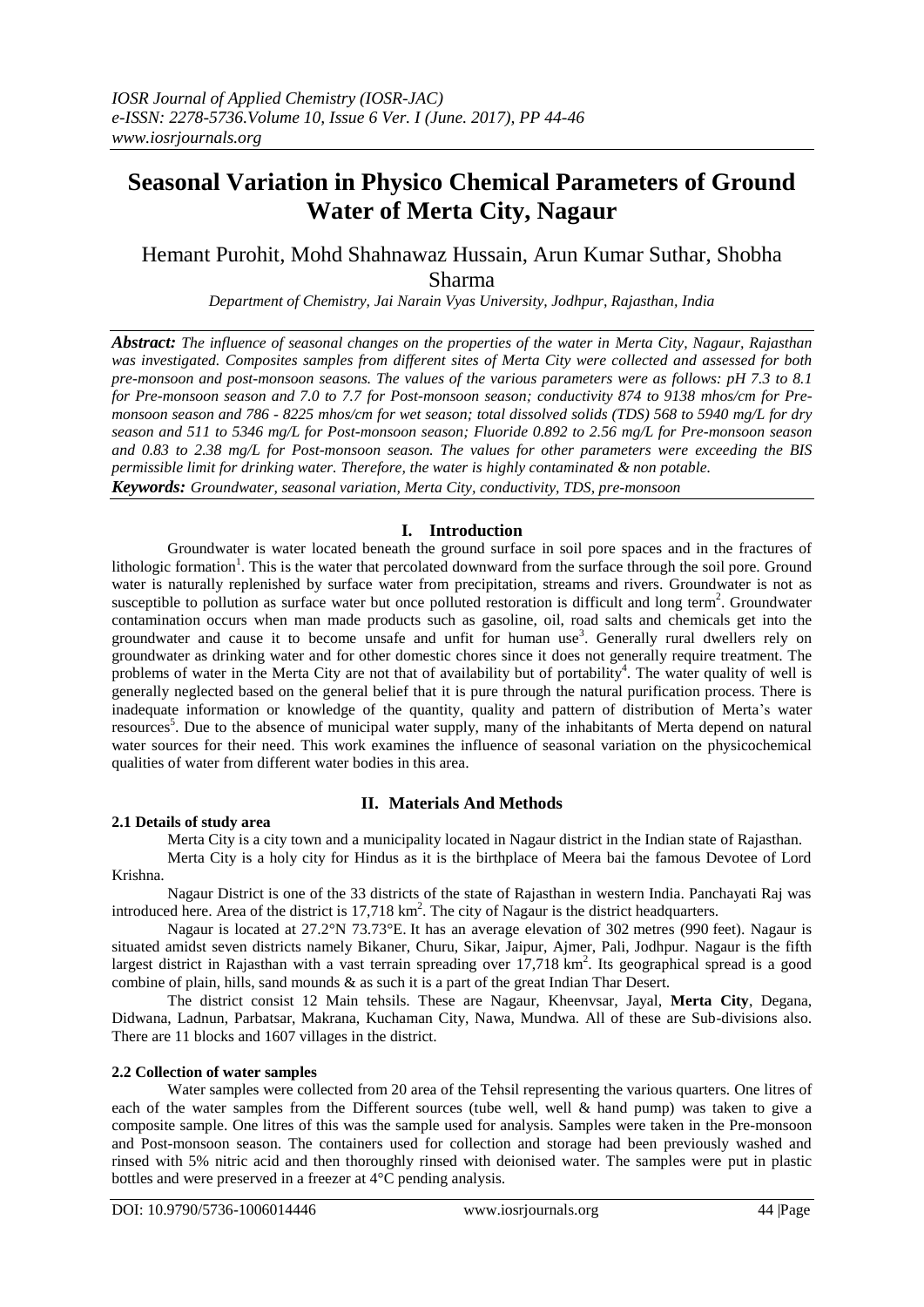#### **2.3 Analysis Techniques**

Non conservable parameters such as pH, temperature and electrical conductivity were determined at the time of sampling. Water chemical analysis was done using standard analytical procedures (APHA, 1995). The pH of water sample was measured with a pH meter previously calibrated with buffer solutions. Conductivity was measured with a conductivity meter calibrated with potassium chloride solution. Alkalinity was determined by titrating a known volume of water sample with  $H_2SO_4$ . Total hardness was determined by titration with EDTA using Eriochrome black T as indicator. Each sample was analysed in duplicate and the average of results reported. General laboratory quality assurance measures were maintained.

| Sample <sup>®</sup> | pН  | EC      | <b>TDS</b> | Alk  | TH   | CaH  | MgH  | Ca   | Mg   | SO <sub>4</sub> | Cl   | F     | NO <sub>3</sub> |
|---------------------|-----|---------|------------|------|------|------|------|------|------|-----------------|------|-------|-----------------|
| No.                 |     | mhos/cm | mg/1       | mg/l | mg/1 | mg/1 | mg/1 | mg/1 | mg/1 | mg/1            | mg/1 | mg/1  | mg/l            |
|                     | 7.5 | 7708    | 5010       | 400  | 1120 | 520  | 600  | 208  | 168  | 451             | 2460 | 1.56  | 6               |
| $\overline{c}$      | 7.6 | 4785    | 3110       | 600  | 480  | 230  | 250  | 92   | 70   | 280             | 1220 | 2.54  | 16              |
| 3                   | 7.6 | 4600    | 2990       | 600  | 460  | 220  | 240  | 88   | 67   | 269             | 1220 | 2.56  | 14              |
| 4                   | 7.6 | 4646    | 3020       | 600  | 460  | 220  | 240  | 88   | 67   | 272             | 1240 | 2.49  | 14              |
| 5                   | 7.3 | 3003    | 1952       | 180  | 500  | 200  | 300  | 80   | 84   | 176             | 820  | 1.3   | 21              |
| 6                   | 7.8 | 1163    | 756        | 390  | 120  | 70   | 50   | 28   | 14   | 68              | 170  | 1.96  | 7               |
| 7                   | 7.7 | 1865    | 1212       | 500  | 260  | 160  | 100  | 64   | 28   | 109             | 350  | 2.04  | 23              |
| 8                   | 7.7 | 1877    | 1220       | 500  | 280  | 180  | 100  | 72   | 28   | 110             | 440  | 2.11  | 26              |
| 9                   | 7.9 | 1997    | 1298       | 240  | 340  | 150  | 190  | 60   | 53   | 117             | 400  | 0.905 | 85              |
| 10                  | 7.8 | 3538    | 2300       | 140  | 760  | 360  | 400  | 144  | 112  | 207             | 740  | 1.95  | 12              |
| 11                  | 8.0 | 1018    | 662        | 160  | 260  | 110  | 150  | 44   | 42   | 60              | 140  | 0.848 | 33              |
| 12                  | 7.6 | 9138    | 5940       | 160  | 1240 | 60   | 1180 | 24   | 331  | 535             | 264  | 2.27  | 8               |
| 13                  | 7.6 | 3492    | 2270       | 200  | 500  | 220  | 280  | 88   | 78   | 204             | 960  | 1.46  | 26              |
| 14                  | 7.7 | 3215    | 2090       | 320  | 400  | 160  | 240  | 64   | 67   | 188             | 700  | 1.72  | 37              |
| 15                  | 8.1 | 874     | 568        | 240  | 200  | 80   | 120  | 32   | 34   | 51              | 160  | 0.892 | 30              |
| 16                  | 7.8 | 3215    | 2090       | 320  | 420  | 160  | 260  | 64   | 73   | 188             | 820  | 1.2   | 23              |
| 17                  | 7.8 | 3600    | 2340       | 360  | 340  | 120  | 220  | 48   | 62   | 211             | 900  | 2.05  | 31              |
| 18                  | 7.9 | 1911    | 1242       | 320  | 220  | 90   | 130  | 36   | 36   | 112             | 380  | 1.8   | 65              |
| 19                  | 7.8 | 3154    | 2050       | 300  | 380  | 160  | 220  | 64   | 62   | 185             | 900  | 1.74  | 37              |
| 20                  | 8.0 | 1757    | 1142       | 360  | 240  | 100  | 140  | 40   | 39   | 103             | 320  | 1.85  | 21              |

**Table 1:** Physicochemical characteristics of water during the Pre-monsoon season

| Sample <sup>*</sup> | pH  | EC      | <b>TDS</b> | Alk  | TH   | CaH  | MgH  | Ca   | Mg   | SO <sub>4</sub> | Cl   | F    | NO <sub>3</sub> |
|---------------------|-----|---------|------------|------|------|------|------|------|------|-----------------|------|------|-----------------|
| No.                 |     | mhos/cm | mg/1       | mg/1 | mg/1 | mg/1 | mg/1 | mg/1 | mg/1 | mg/1            | mg/1 | mg/1 | mg/1            |
|                     | 7.2 | 6937    | 4509       | 376  | 1042 | 484  | 558  | 193  | 156  | 410             | 2263 | 1.45 | 6               |
| 2                   | 7.3 | 4306    | 2799       | 564  | 446  | 214  | 233  | 86   | 65   | 266             | 1122 | 2.36 | 15              |
| 3                   | 7.3 | 4140    | 2691       | 564  | 428  | 205  | 223  | 82   | 63   | 256             | 1122 | 2.38 | 13              |
| 4                   | 7.3 | 4182    | 2718       | 564  | 428  | 205  | 223  | 82   | 63   | 258             | 1141 | 2.32 | 13              |
| 5                   | 7.0 | 2703    | 1757       | 169  | 465  | 186  | 279  | 74   | 78   | 167             | 754  | 1.21 | 20              |
| 6                   | 7.5 | 1047    | 680        | 367  | 112  | 65   | 47   | 26   | 13   | 65              | 156  | 1.82 | 7               |
| 7                   | 7.3 | 1678    | 1091       | 470  | 242  | 149  | 93   | 60   | 26   | 104             | 322  | 1.90 | 22              |
| 8                   | 7.4 | 1689    | 1098       | 470  | 260  | 167  | 93   | 67   | 26   | 104             | 405  | 1.96 | 25              |
| 9                   | 7.6 | 1797    | 1168       | 226  | 316  | 140  | 177  | 56   | 49   | 111             | 368  | 0.84 | 82              |
| 10                  | 7.5 | 3185    | 2070       | 132  | 707  | 335  | 372  | 134  | 104  | 197             | 681  | 1.81 | 12              |
| 11                  | 7.7 | 917     | 596        | 150  | 242  | 102  | 140  | 41   | 39   | 57              | 129  | 0.79 | 32              |
| 12                  | 7.3 | 8225    | 5346       | 150  | 1153 | 56   | 1097 | 22   | 307  | 508             | 243  | 2.11 | 8               |
| 13                  | 7.3 | 3143    | 2043       | 188  | 465  | 205  | 260  | 82   | 73   | 194             | 883  | 1.36 | 25              |
| 14                  | 7.4 | 2894    | 1881       | 301  | 372  | 149  | 223  | 60   | 63   | 179             | 644  | 1.60 | 36              |
| 15                  | 7.7 | 786     | 511        | 226  | 186  | 74   | 112  | 30   | 31   | 49              | 147  | 0.83 | 29              |
| 16                  | 7.4 | 2894    | 1881       | 301  | 391  | 149  | 242  | 60   | 68   | 179             | 754  | 1.12 | 22              |
| 17                  | 7.4 | 3240    | 2106       | 338  | 316  | 112  | 205  | 45   | 57   | 200             | 828  | 1.91 | 30              |
| 18                  | 7.6 | 1720    | 1118       | 301  | 205  | 84   | 121  | 33   | 34   | 106             | 350  | 1.67 | 62              |
| 19                  | 7.5 | 2838    | 1845       | 282  | 353  | 149  | 205  | 60   | 57   | 175             | 828  | 1.62 | 36              |
| 20                  | 7.7 | 1581    | 1028       | 338  | 223  | 93   | 130  | 37   | 36   | 98              | 294  | 1.72 | 20              |

**Table 2:** Physicochemical characteristics of water during the Post-monsoon season

\* 1. Akelia 2. Kurdaya 3. Badgaon 4. Katayasani 5. Oladan 6. Deshwal 7. Chapari kallan 8. Lamba jatan 9. Nokha chandawata 10. Mundelon ki dhani 11. Tukliya 12. Bola ki dhani 13. Harsor 14. Radon ki dhani 15. Dhabhiyon ki dhani 16. Harsolao 17. Sipaiyon ki dhani 18. Dharma ki dhani 19. Tada ki dhani 20. Bhatiyon ki dhani

| S.N.             | <b>Parameters</b> | P   | E    |
|------------------|-------------------|-----|------|
| 1.               | pH                | 6.5 | 8.5  |
| 2.               | <b>TDS</b>        | 500 | 2000 |
| 3.               | Alkalinity        | 200 | 600  |
| $\overline{4}$ . | TH                | 300 | 600  |
| 5.               | <b>FLUORIDE</b>   | 0.5 | 1.5  |
| 6.               | <b>CHLORIDE</b>   | 250 | 1000 |
| 7.               | <b>NITRATE</b>    | 45  | 100  |
| 8.               | <b>CALCIUM</b>    | 75  | 200  |
| 9.               | <b>MAGNESIUM</b>  | 30  | 150  |

*Here P-Permissible limit, E-Excessive limit [BIS-Bureau of Indian standard]* Table 3: Permissible limits of various parameters by BIS